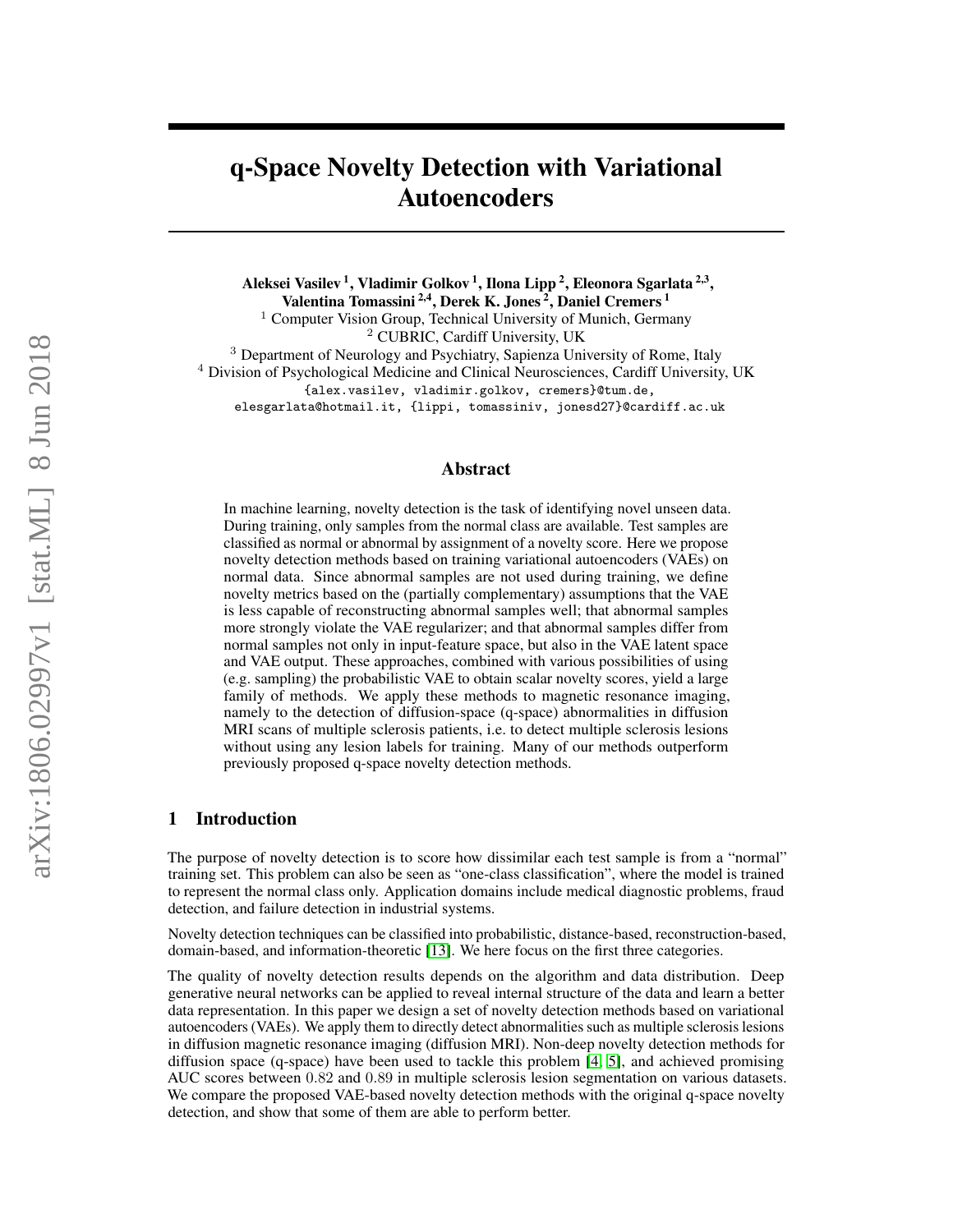## 1.1 Related work on novelty detection with generative models

With a dramatic increase of research in deep generative models during the last years, several new methods for novelty detection were proposed. These methods try to learn the normal patterns in the data using variational autoencoders, adversarial autoencoders [\[11\]](#page-8-2), or generative adversarial networks (GANs) [\[2\]](#page-8-3).

In [\[1\]](#page-8-4) the VAE trained on a normal class only is used to detect abnormalities in the test data. The novelty score of the test sample is computed in the following way: the encoder of the VAE infers the distribution of the test sample in the latent space; several samples from this distribution are passed to the stochastic decoder of the VAE to infer a number of distributions of the test sample in the original feature space; these distributions are used to compute the average probability density value of the test sample, which is used as a novelty score.

A novelty score metric based on the adversarial autoencoder network is proposed in [\[10\]](#page-8-5). The model is trained to match the posterior distribution of the normal data in a latent space with a chosen prior distribution. The novelty metric in this case is based on the likelihood of the test sample according to the prior: low likelihood indicates that the test sample unlikely belongs to the normal data class.

Another approach [\[18\]](#page-9-1), uses a framework consisting of an autoencoder network and a network that estimates a Gaussian mixture model of a normal class distribution in the latent space. For the test sample, both the reconstruction error of the autoencoder and the likelihood of this sample according to the estimated mixture model are used to define abnormality.

In [\[15;](#page-9-2) [16\]](#page-9-3), a GAN is trained to learn the distribution of the normal data. During test time a search over the latent space is performed to find the closest generated sample to the test sample. Then this closest generated sample is fed into the discriminator and the overall novelty score is computed as a weighted sum of the discriminator loss and of the difference between the input and the generated sample.

Another line of work [\[17\]](#page-9-4) tries to unify classification and novelty detection into a single framework. The main concept is to train a separate class-conditional generative model (VAE or GAN) for each normal class in the training dataset. During test time, for each of these generative models a search over latent space is performed to find the distance between the test sample and the closest generated sample. The minimal distance across all class-conditional generators is a novelty score. If this score is below a certain threshold, then the test sample is classified with the class of the corresponding class-conditional generator. One of the methods we employ utilizes this idea for novelty detection, using *only one* generative model for all the normal data, see Section [2.2.3.](#page-5-0)

A GAN with a mixture generator is used for novelty detection in [\[9\]](#page-8-6). In contrast to most novelty detection approaches, here the model is trained on both normal and abnormal data.

# <span id="page-1-0"></span>1.2 Diffusion MRI

Diffusion MRI is a magnetic resonance imaging (MRI) technique that uses the diffusion of water molecules to generate contrast in MR images. Since this diffusion is not free and affected by obstacles, it can reveal microstructural details about the tissue. For each of several chosen diffusion-space (q-space) coordinates, a diffusion-weighted 3D image is acquired.

Classical data processing in diffusion MRI Traditional diffusion MRI processing methods fit a handcrafted mathematical or physical model/representation to the measurements, and interpret the estimated model parameters. However, these approaches have several limitations, since the model-fitting procedure is ill-conditioned, and interpreting its results requires prior knowledge about how disease-related microstructural changes affect the model parameters.

Supervised and weakly-supervised deep learning in diffusion MRI Recent research shows that deep learning can overcome said issues by learning a direct mapping between q-space measurements and diseases [\[3;](#page-8-7) [6\]](#page-8-8). In deep learning terminology, each diffusion-weighted 3D image corresponding to a certain q-space coordinate is treated as a *"channel"* of the overall multi-channel 3D volume. For *voxel-wise supervised learning*, for example to reconstruct missing q-space measurements from existing ones, or to predict handcrafted-model-based parameters more robustly and at a shorter scan time, or to directly estimate tissue types and properties, a "voxels-to-voxels" convolutional network can be used [\[3\]](#page-8-7). It can consist purely of convolutional layers with filter size  $1 \times 1 \times 1$  if the risk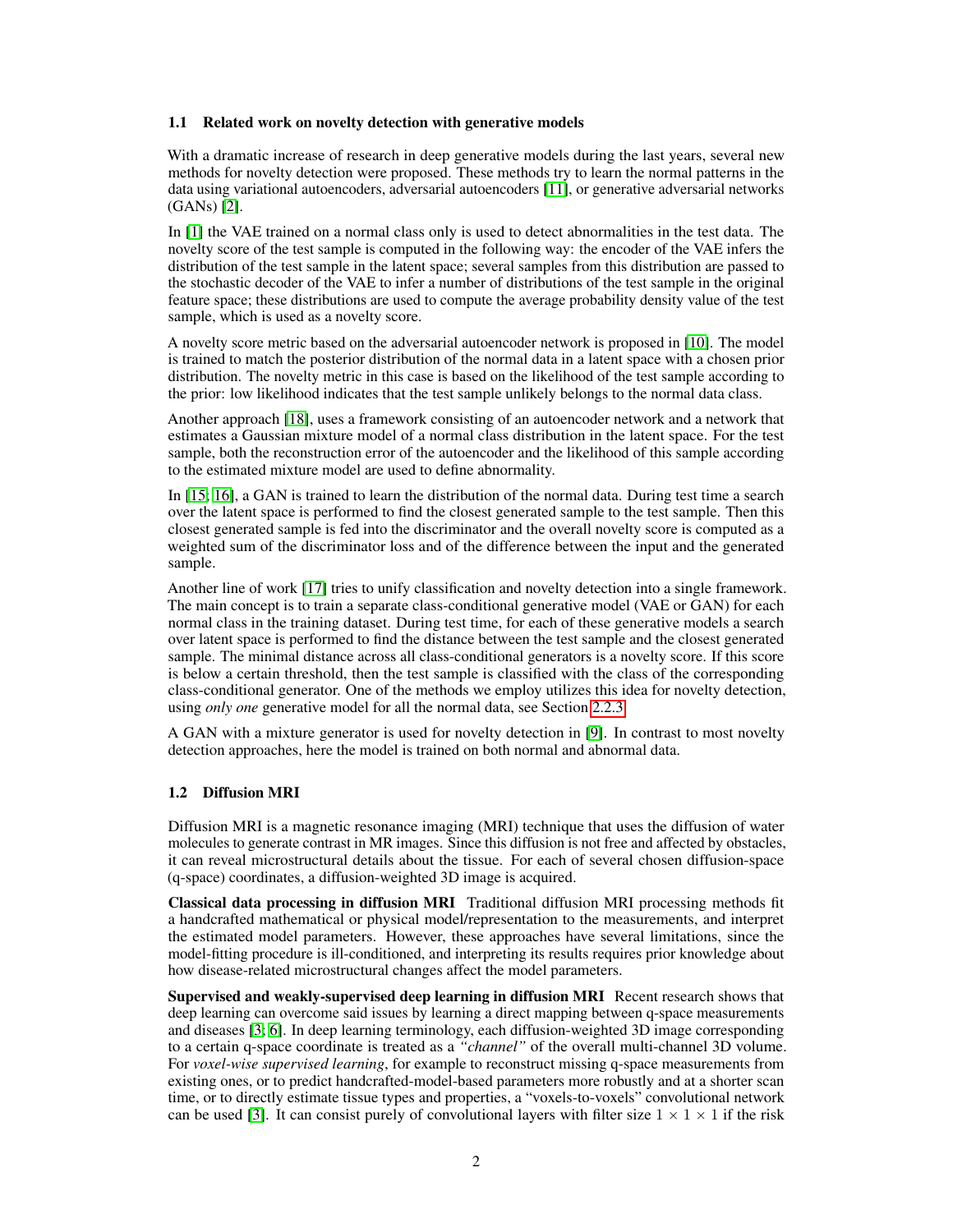of spatial bias (overfitting) should be excluded [\[3\]](#page-8-7). On the other hand, *global supervised learning* (i.e. image-wise rather than voxel-wise prediction) and *voxel-wise weakly-supervised learning* can be performed with a convolutional network that reduces spatial resolution using pooling and/or fully-connected layers [\[6\]](#page-8-8). However, supervised and weakly-supervised disease detection requires disease-specific labels.

Novelty detection in diffusion MRI The aforementioned methods are complemented by q-space novelty detection methods, which do not require disease-related labels [\[4;](#page-8-0) [5\]](#page-8-1). In this line of work, each voxel is treated as a separate  $d$ -dimensional feature vector, where  $d$  is the number of measured diffusion directions. Voxels from scans of healthy volunteers are used as a reference dataset, and the Euclidean distance in feature space between the test datapoint and its nearest neighbor from the reference dataset is used as novelty score. A high novelty score thus indicates that the voxel is lesioned. This novelty score coincides with multiple sclerosis lesions at AUC scores between 0.82 and 0.89 on various datasets, and we use this method as a baseline to compare our methods with.

# 1.3 Our contributions

In this paper we show that the usage of a variational autoencoder can help to better understand the normal patterns in the data and thus improve the quality of novelty detection. We further explore the possibilities of applying novelty detection to diffusion MRI processing. The main contributions of the paper can be summarized as follows:

- We propose several new novelty detection methods in the VAE original and latent feature spaces. These methods can be applied to different novelty detection tasks. Our code is publicly available at [https://github.com/VAlex22/ND\\_VAE](https://github.com/VAlex22/ND_VAE)
- We adopt the VAE network to q-space novelty detection. We show that this solution can beat the performance of the original q-space novelty detection algorithm.

# <span id="page-2-1"></span>2 VAE-based Novelty Detection Methods

A variatioal autoencoder is a deep neural network that models a relationship between a lowdimensional latent random variable z and a random variable x in the original data space. A VAE consists of an encoder and a decoder. The encoder is trained to approximate the posterior distribution  $q_{\phi}(z|x)$ , where  $\phi$  are the network parameters, learned with backpropagation during training. The decoder performs the inverse task: it approximates the posterior distribution  $p_\theta(x|z)$ , where  $\theta$  are learned parameters. In contrast to the traditional autoencoder, the VAE has a stochastic encoder and decoder: their outputs for a given input are not the variables  $z$  and  $x$ , but the parameters of the distributions of  $z$  and  $x$ .

The goal of the VAE is to learn a good approximation  $q_{\phi}(z|x)$  of the intractable true posterior  $p_{\theta}(z|x)$ . The quality of the approximation can be evaluated with the Kullback–Leibler divergence:  $p_{\theta}(z|x)$ . The quality of the approximation can be evaluated with the Kullback–Leibler divergence:<br>  $D_{\text{KL}}(q_{\phi}(z|x) || p_{\theta}(z|x))$ . This divergence cannot be computed directly [\[7;](#page-8-9) [14\]](#page-9-5), but it can be minimized by maximizing the sum of the Evidence Lower Bound (ELBO) on the marginal likelihood minimized by maximizing the sum of the Evidence Lower Bound (ELBO) on the marginal likelihood<br>of datapoints  $x_i$ : ELBO<sub>i</sub> =  $E_{q\phi(z|x_i)}[\log p_\theta(x_i|z)] - D_{\text{KL}}(q_\phi(z|x_i) || p(z))$ , where  $p(z)$  is a prior distribution of z which is usually chosen as a unit Gaussian. The loss function of the VAE is then:

<span id="page-2-0"></span>
$$
\mathcal{L}_{\text{VAE}} = -\sum_{i} \text{ELBO}_{i} = -\sum_{i} \left[ E_{q_{\phi}(z|x_{i})} [\log p_{\theta}(x_{i}|z)] - D_{\text{KL}}(q_{\phi}(z|x_{i}) \parallel p(z)) \right], \tag{1}
$$

where the sum is calculated over all training data samples  $x_i$ .

From the machine learning perspective, the first term in Eq. [\(1\)](#page-2-0) can be considered as a reconstruction error forcing the model to reconstruct the input and the second term is a regularizer that prevents the model from giving each input a representation in a different region of the latent space.

In our case we train the VAE model to capture normal data only. Thereby, the VAE learns distributions of the normal dataset in latent and original feature space. Both of these distributions as well as their combination can be used to define novelty score metrics, thus we split our methods into three main categories. Novelty detection methods in latent space and original feature space are illustrated in Fig. [1.](#page-3-0)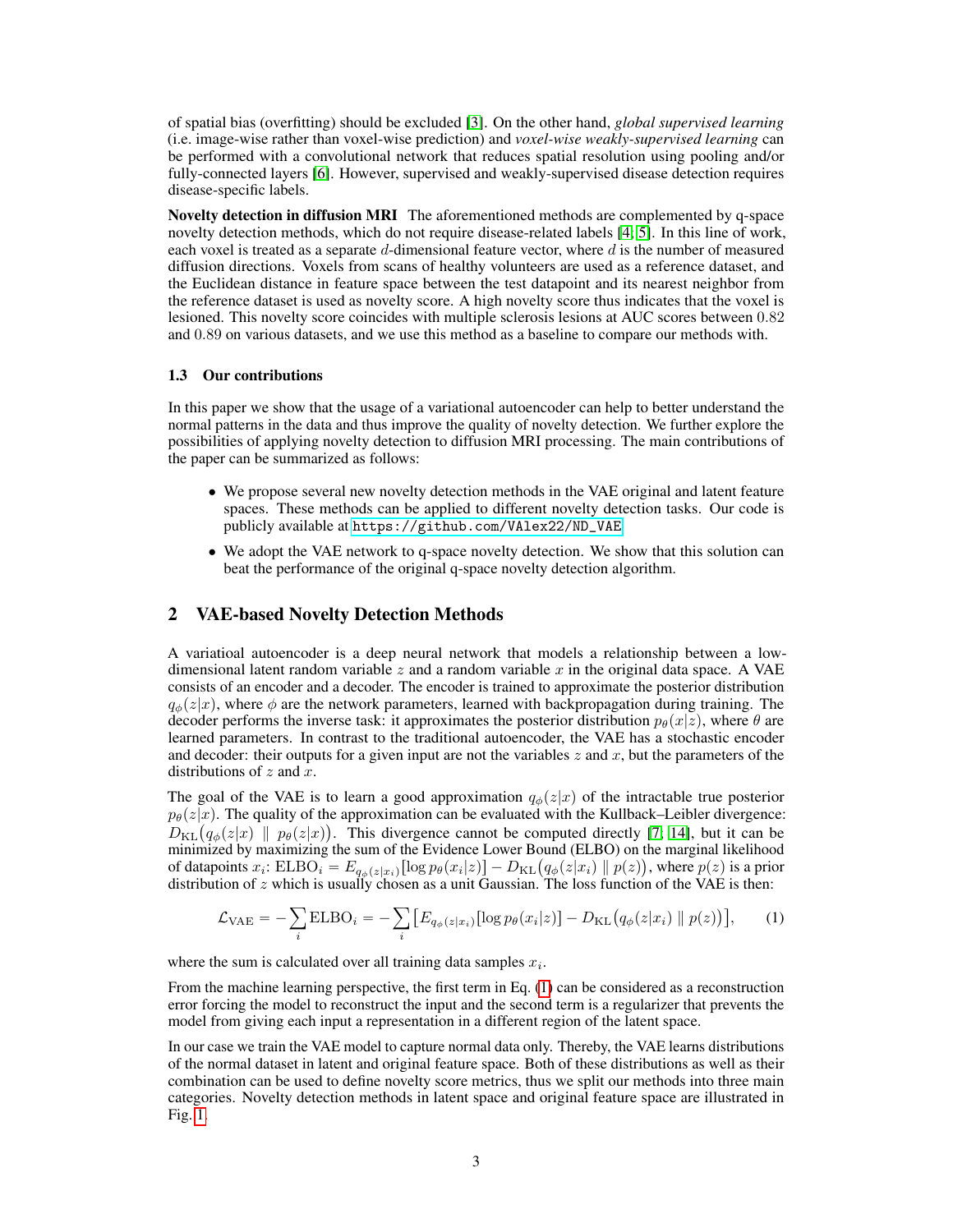<span id="page-3-0"></span>

Figure 1: Proposed novelty detection methods for the simplified case of 1D original space  $x$  and 1D latent space z of the VAE with only one normal sample y and one test sample  $x_{\text{test}}$ . Arrows measure distances between points ( $\leftrightarrow$ ) or distributions ( $\Leftrightarrow$ ). The scores  $N_{x-\bar{p}(\bar{q})}$  and  $N_{\bar{p}(\bar{q})}$  quantify whether the VAE reconstructs  $x_{\text{test}}$  badly;  $N_{x-y}$ ,  $N_{x-\bar{p}(\bar{q}_y)}$  and  $N_{\bar{p}(\bar{q})-\bar{p}(\bar{q}_y)}$  measure how dissimilar  $x_{\text{test}}$  (or its reconstruction " $\bar{p}(\bar{q})$ ") is from normal samples y (or their reconstruction " $\bar{p}(\bar{q}_y)$ ");  $N_{q-q_y}$  and  $N_{\bar{q}-\bar{q}_y}$  measure how dissimilar  $x_{\text{test}}$  is from y in latent space;  $N_{p_Y}$  and  $N_{q_Y}$  measure how likely  $x_{\text{test}}$ belongs to the modeled distribution of normal data. In this illustration, methods that use stochastic estimates " $\hat{q}$ " or " $\hat{p}$ " correspond to the methods using deterministic means " $\bar{q}$ " or " $\bar{p}$ ". For example,  $N_{x-\bar{p}(\bar{q}_y)}, N_{x-\bar{p}(\bar{q}_y)}, N_{x-\hat{p}(\bar{q}_y)}$ ,  $N_{x-\hat{p}(\bar{q}_y)}$  all correspond to the same green arrow, but use distinct estimation methods.

#### 2.1 Novelty in the latent space

The trained VAE maps each sample  $x$  to a distribution  $z$  in some lower-dimensional latent space. This representation can be used to define several novelty metrics.

## 2.1.1 Novelty as VAE regularizer

The VAE loss function includes the following regularizer term:  $D_{\text{KL}}(q_{\phi}(z|x) \parallel \mathcal{N}(0, I))$ . This term forces the model to map inputs closely to the unit Gaussian distribution  $\mathcal{N}(0, I)$  in the latent space. Without this regularizer the model could learn to give each input a representation in a different region of the latent space.

For the model trained on the normal class only, one could expect that abnormal samples will have distributions in the latent space that diverge more from the unit Gaussian than normal samples. We thus can use this term as a novelty score for test sample  $x_{\text{test}}$ :<br> $N_{\text{VAE-reg}}(x_{\text{test}}) = D_{\text{KL}}(q_{\phi}(z|x_{\text{test}}))$ 

$$
N_{\text{VAE-reg}}(x_{\text{test}}) = D_{\text{KL}}(q_{\phi}(z|x_{\text{test}}) \parallel \mathcal{N}(0, I)).
$$
\n(2)

#### <span id="page-3-1"></span>2.1.2 Distance-based approaches in latent space

The latent space of a VAE trained on the normal class can be considered an effective representation of the distribution of normal data. Therefore, classical novelty detection approaches can be adapted to be used in this space. The algorithm here is to construct the reference dataset by capturing normal data in the latent space. The latent representation of each test sample should also be inferred. Then we can use nearest neighbour analysis to find the closest sample from the reference dataset to the test sample in a latent space using some distance measure. The distance to this closest sample will be a novelty score. A VAE maps each input point to a distribution (rather than a point) in latent space. We propose two distance measures:

1. Euclidean distance between means of the distributions. This approach uses only information about the means of the approximated posterior in the latent space for both normal and test datapoints. The novelty score in this case is computed as the distance between between the mean of the latent-space distribution of the test datapoint and the closest latent-space distribution mean of a normal sample:

$$
N_{\bar{q} - \bar{q}_y}(x_{\text{test}}) = \min_{y \in Y} \|E[q_\phi(z|x_{\text{test}})] - E[q_\phi(z|y)]\|_2^2, \tag{3}
$$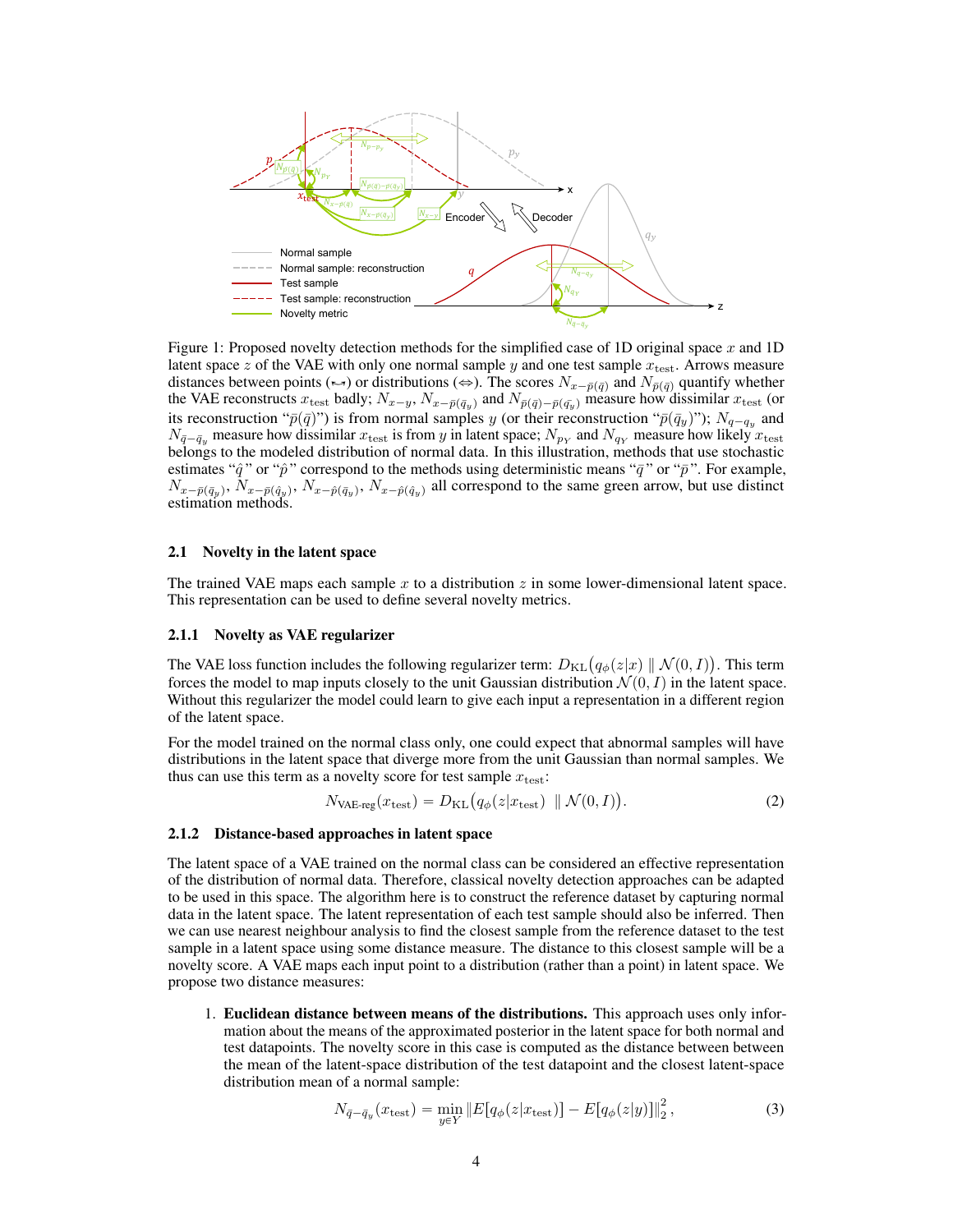where the minimum is taken over all normal samples  $\gamma$  from the normal dataset Y.

2. Bhattacharyya distance between distributions. The Bhattacharyya distance is a symmetric measure of dissimilarity of two probability distributions  $p$  and  $q$ . It is defined as metric measure of dissimilarity of two probability distributions p and q. It is defined as  $D_B(p,q) = -\ln(\text{BC}(p,q))$ , where  $\text{BC}(p,q) = \int \sqrt{p(z)q(z)} dz$  is the Bhattacharyya coefficient of distributions  $p$  and  $q$ . This approach utilizes information about the full learned distributions, computing the amount of the overlap between them. The proposed novelty score is defined as the Bhattacharyya distance between the latent-space distribution  $q_{\phi}(z|x_{\text{test}})$  of the test sample and the most similar latent-space distribution  $q_{\phi}(z|y)$  of a normal sample:

$$
N_{q-q_y}(x_{\text{test}}) = \min_{y \in Y} D_B(q_\phi(z|x_{\text{test}}), q_\phi(z|y)).
$$
\n(4)

#### <span id="page-4-3"></span>2.1.3 Density-based approach in latent space

Another approach to novelty detection is to estimate the density of normal data in the latent space. Each normal datapoint is represented as a Gaussian distribution in the VAE latent space. Thus the distribution of the whole normal dataset can be estimated as an average of these Gaussians: ř  $q_Y(z) = \frac{1}{|Y|} \sum_{y \in Y} q_{\phi}(z|y)$ . Then, the novelty score for the test sample can be computed from the density estimate  $q_Y$  of the normal dataset, evaluated at the mean of the latent distribution  $q_\phi(z|x_\text{test})$ of the test sample (see also Fig. [1\)](#page-3-0):

$$
N_{q_Y}(x_{\text{test}}) = -q_Y(E[q_\phi(z|x_{\text{test}})]). \tag{5}
$$

## 2.2 Novelty in the original feature space

#### 2.2.1 VAE reconstruction-based approaches

Like a traditional autoencoder network, a VAE is trained to reconstruct the input. If a VAE is trained on the normal class only, one could expect that it learns how to reconstruct data from the normal class well, but may not be particularly good at reconstructing unseen data, so the reconstruction error for the unseen class should be higher. Thus, the reconstruction error can be used as a novelty score.

The encoder and decoder are both stochastic. For each of them, we can either draw samples, or consider the mean. For the decoder it is also possible to consider the entire distribution and compute the density value of the test sample. We propose six possible reconstruction-based novelty scores:

1. Deterministic reconstruction error: Use means of both the encoder  $q_{\phi}(z|x)$  and the decoder  $p_{\theta}(x|z)$  to deterministically reconstruct the input and compute the reconstruction error: "

$$
N_{x-\bar{p}(\bar{q})}(x_{\text{test}}) = \left\| x_{\text{test}} - E\big[p_{\theta}\big(x|E\big[q(z|x_{\text{test}})\big]\big)\big] \right\|_{2}^{2}.
$$
 (6)

2. Deterministic reconstruction likelihood: Compute log likelihood of the input given the mean of the encoder:

$$
N_{\bar{p}(\bar{q})}(x_{\text{test}}) = -\log p_{\theta}\big(x_{\text{test}}|E[q(z|x_{\text{test}})]\big). \tag{7}
$$

3. Encoder-stochastic reconstruction error: Use samples from the encoder and mean of the decoder to compute several possible reconstructions of the input and calculate the average reconstruction error:

<span id="page-4-1"></span>
$$
N_{x-\bar{p}(\hat{q})}(x_{\text{test}}) = \max_{z_i \sim q_\phi(z|x_{\text{test}})} \|x_{\text{test}} - E[p_\theta(x|z_i)]\|_2^2. \tag{8}
$$

4. Encoder-stochastic reconstruction likelihood: Compute several possible log likelihood function values of the input given samples from the encoder:

<span id="page-4-0"></span>
$$
N_{\bar{p}(\hat{q})}(x_{\text{test}}) = \underset{z_i \sim q_{\phi}(z|x_{\text{test}})}{\text{mean}} - \log p_{\theta}(x_{\text{test}}|z_i). \tag{9}
$$

5. Decoder-stochastic reconstruction error: Use mean of the encoder and samples from the decoder to compute average reconstruction error:

<span id="page-4-2"></span>
$$
N_{x-\hat{p}(\bar{q})}(x_{\text{test}}) = \underset{x_i \sim p_{\theta}(x|E[q_{\phi}(z|x_{\text{test}})])}{\text{mean}} \|x_{\text{test}} - x_i\|_2^2. \tag{10}
$$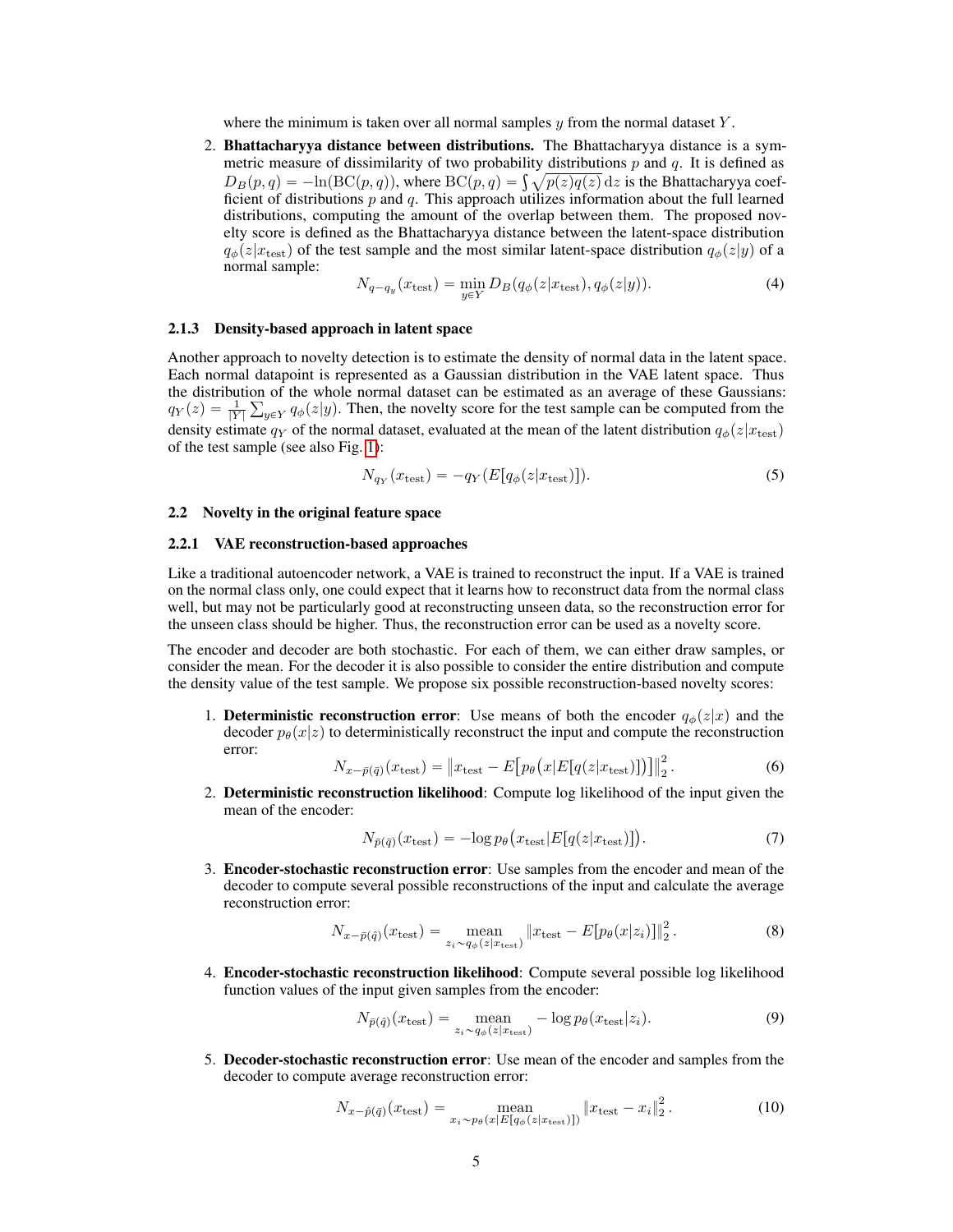6. Fully-stochastic reconstruction error: Use samples from both the encoder and the decoder and compute average reconstruction error:

<span id="page-5-1"></span>
$$
N_{x-\hat{p}(\hat{q})}(x_{\text{test}}) = \underset{\substack{x_i \sim p_\theta(x|z_i) \\ z_i \sim q_\phi(z|x_{\text{test}})}}{\text{mean}} \|x_{\text{test}} - x_i\|_2^2. \tag{11}
$$

The novelty score defined in Eq. [\(9\)](#page-4-0) is equal to "reconstruction probability" proposed by [\[1\]](#page-8-4).

In metrics [\(8\)](#page-4-1), [\(9\)](#page-4-0), [\(10\)](#page-4-2) and [\(11\)](#page-5-1) the average operation can be replaced by the min operation, producing four more novelty metrics.

#### 2.2.2 Distance- and density-based approaches

In addition to reconstruction-based approaches, it is possible to apply distance- and density-based approaches described in Sections [2.1.2](#page-3-1) and [2.1.3](#page-4-3) to the distributions produced by the decoder of the VAE. Therefore we can get three more novelty metrics:

<span id="page-5-2"></span>
$$
N_{\bar{p}(\bar{q})-\bar{p}(\bar{q}_y)}(x_{\text{test}}) = \min_{y \in Y} \left\| \underbrace{E\big[p_\theta\big(x|E\big[q_\phi(z|x_{\text{test}})\big]\big)\big]}_{\text{Deterministic reconstruction of } x_{\text{test}}} - \underbrace{E\big[p_\theta\big(x|E\big[q_\phi(z|y)\big]\big)\big]}_{\text{Deterministic reconstruction of } y} \right\|_2^2, \tag{12}
$$

$$
N_{p(\bar{q})-p(\bar{q}_y)}(x_{\text{test}}) = \min_{y \in Y} D_B\left(p_\theta\left(x|E[q_\phi(z|x_{\text{test}})]\right), p_\theta\left(x|E[q_\phi(z|y)]\right)\right),\tag{13}
$$

<span id="page-5-3"></span>
$$
N_{p(\bar{q}_Y)}(x_{\text{test}}) = -p_Y(E[p_\theta(x|E[q_\phi(z|x_{\text{test}})])]),\tag{14}
$$

where  $p_Y(x) = \frac{1}{|Y|}$  $y \in Y} p_{\theta}(x|E[q_{\phi}(z|y)])$  is the average of the distributions reconstructed from the normal-class samples in the original feature space.

Metrics in Eqs. [\(12\)](#page-5-2) and [\(14\)](#page-5-3) can also be computed using the original test sample instead of its deterministic reconstruction produced by the VAE. Thus, two additional novelty scores are possible:

$$
N_{x-\bar{p}(\bar{q}_y)}(x_{\text{test}}) = \min_{y \in Y} \left\| x_{\text{test}} - E\big[p_\theta\big(x | E\big[q_\phi(z | y)\big]\big)\big] \right\|_2^2, \tag{15}
$$

$$
N_{p(\bar{q}_Y)(x)}(x_{\text{test}}) = -p_Y(x_{\text{test}}). \tag{16}
$$

It is also possible to apply the Euclidean distance-based approach to the reconstructed test sample and original (not reconstructed) normal datapoints:

$$
N_{\bar{p}(\bar{q}-y)}(x_{\text{test}}) = \min_{y \in Y} \Big| E\big[p_{\theta}\big(x|E\big[q_{\phi}(z|x_{\text{test}}) - y\big]\big)\big]\Big|_{2}^{2}.\tag{17}
$$

#### <span id="page-5-0"></span>2.2.3 Distance to the closest generated sample

A VAE is a generative model. Trained on a normal class only, one could expect that it will not be able to generate the datapoints that do not belong to the normal class. Thus a novelty score can be computed as a distance between an input and the closest sample that the VAE decoder is able to produce from any latent vector z:

<span id="page-5-4"></span>
$$
N_{x-\hat{p}}(x_{\text{test}}) = \min_{z} \|x_{\text{test}} - E[p_{\theta}(x|z)]\|_{2}^{2}.
$$
 (18)

This is an optimization problem over the latent space. It can be solved using a non-linear optimization method such as L-BFGS [\[12\]](#page-8-10). The encoder of the VAE with  $x_{\text{test}}$  as an input can be used to get an initial value for  $z$  for optimization.

If the bottleneck of the VAE is not narrow enough, the VAE may still be able to reconstruct abnormal data. However, the values of  $z$  for abnormal datapoints might be far from the unit Gaussian, since the data. However, the values of z for abnormal datapoints might be far from the unit Gaussian, since the VAE loss includes the term  $D_{KL}(q_{\phi}(z|x) \mid \mid \mathcal{N}(0, I))$ , and is trained on the normal data only. Thus the optimization can also be performed not over the whole latent space, but within some boundaries, defining a new novelty score metric  $N_{x-\hat{p}_b}$ . During the experiments, we found that the best results are achieved with  $[-10, 10]$  boundaries for each of the dimensions of the latent space.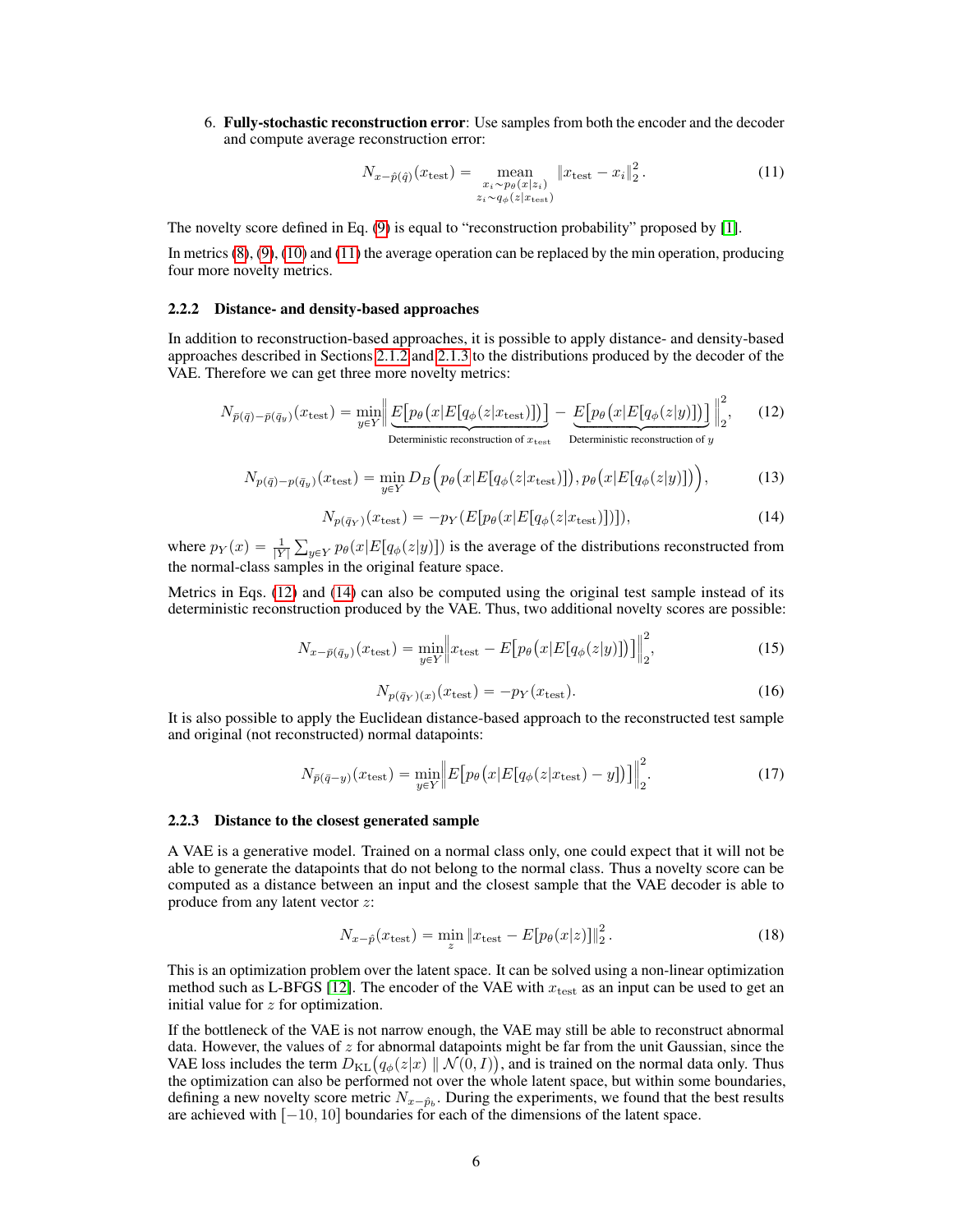|                                           |       | AUC scores |        |        |
|-------------------------------------------|-------|------------|--------|--------|
| Method                                    | dim z | scan 1     | scan 2 | scan 3 |
| Baseline $(N_{x-y})$                      |       | 0.859      | 0.838  | 0.884  |
| $N_{\rm VAE-reg}$                         | 16    | 0.803      | 0.773  | 0.812  |
| $N_{\bar q - \bar q_y}$                   | 16    | 0.893      | 0.831  | 0.890  |
| ${\cal N}_{q-q_y}$                        | 16    | 0.888      | 0.835  | 0.893  |
| $N_{q_{\mathcal{Y}}}$                     | 24    | 0.860      | 0.815  | 0.880  |
| $N_{x-\bar{p}(\bar{q})}$                  | 24    | 0.857      | 0.841  | 0.882  |
| $N_{\bar{p}(\bar{q})}$                    | 16    | 0.843      | 0.860  | 0.865  |
| $N_{x-\bar{p}(\hat{q})}$                  | 24    | 0.857      | 0.826  | 0.860  |
| $N_{\bar{p}(\hat{q})}$                    | 16    | 0.850      | 0.860  | 0.865  |
| $N_{x-\hat{p}(\bar{q})}$                  | 24    | 0.851      | 0.846  | 0.881  |
| $N_{x-\hat{p}(\hat{q})}$                  | 16    | 0.854      | 0.826  | 0.859  |
| $N_{\bar{p}(\bar{q})-\bar{p}(\bar{q}_y)}$ | 24    | 0.895      | 0.829  | 0.891  |
| $N_{\bar{p}(\bar{q})-y}$                  | 16    | 0.893      | 0.852  | 0.897  |
| $N_{p(\bar{q}_Y)}$                        | 16    | 0.753      | 0.587  | 0.649  |
| $N_{x-\bar{p}(\bar{q}_y)}$                | 16    | 0.830      | 0.811  | 0.857  |
| $N_{p(\bar{q}_Y)(x)}$                     | 16    | 0.760      | 0.600  | 0.652  |
| $N_{x-\hat p}$                            | 8     | 0.857      | 0.849  | 0.878  |
| $N_{x-\hat{p}_b}$                         | 8     | 0.859      | 0.849  | 0.879  |
| $N_{\rm -ELBO}$                           | 16    | 0.895      | 0.856  | 0.852  |
| $N_{\overline{\text{ELBO}}}$              | 16    | 0.897      | 0.867  | 0.873  |

<span id="page-6-0"></span>Table 1: AUC scores of multiple sclerosis lesion segmentation for different q-space novelty detection methods. Many of our methods are at par with or outperform (marked in bold) the original method  $N_{x-y}$ .

#### 2.2.4 Novelty as additive inverse of highest generated likelihood

Another possibility is to not use Euclidean distance between the test sample and deterministic encoder output, but to compute the density value of  $p_\theta(x_{\text{test}}|z)$ . The novelty score in this case is equal to

$$
N_{\hat{p}}(x_{\text{test}}) = \min_{z} -\log p_{\theta}(x_{\text{test}}|z). \tag{19}
$$

In comparison to the  $N_{\bar{p}(\hat{q})}$  metric (Eq. [\(9\)](#page-4-0)), where z is sampled from the approximated posterior  $q_{\phi}(z|x_{\text{test}})$ , here z can take any value, or be restricted to lie within some boundaries for the same reasons as for the  $N_{x-\hat{p}}$  score, Eq. [\(18\)](#page-5-4).

# 2.3 Novelty as full VAE loss

If the VAE is trained on the "normal" class only, its loss function  $(Eq. (1))$  $(Eq. (1))$  $(Eq. (1))$  can be considered as a novelty metric itself. From a machine learning perspective, novel data that were not available during training will cause a high value of the model's loss function. From a probabilistic perspective, the VAE loss function value from datapoint  $x_i$  is a reverse of the lower bound of the marginal probability  $p(x_i)$  of this datapoint [\[7;](#page-8-9) [14\]](#page-9-5). Novel datapoints have a low probability according to the model trained

on a "normal" class and thus high loss value. Thus we propose a novelty metric:  
\n
$$
N_{\text{-ELBO}}(x_{\text{test}}) = L_{\text{VAE}} = -E_{q_{\phi}(z|x_{\text{test}})}[\log p_{\theta}(x_{\text{test}}|z)] + D_{\text{KL}}(q_{\phi}(z|x_{\text{test}}) || \mathcal{N}(0, I)). \quad (20)
$$

Like in the original VAE training algorithm [\[7\]](#page-8-9), the Monte Carlo estimate of  $E_{q_{\phi}(z|x_{\text{test}})}$  should be computed. We also propose to use several samples from the probabilistic decoder  $q_{\phi}(z|x_{\text{test}})$  and define another novelty metric:

$$
N_{-\widehat{\text{ELBO}}}(x_{\text{test}}) = \min_{z \sim q_{\phi}(z|x_{\text{test}})} [\log p_{\theta}(x_{\text{test}}|z)] + D_{\text{KL}}(q_{\phi}(z|x_{\text{test}}) \parallel \mathcal{N}(0, I)). \tag{21}
$$

# 3 Experiments and Discussion

In this section we evaluate the proposed methods on multiple sclerosis lesion detection, and compare them with the baseline q-space novelty detection.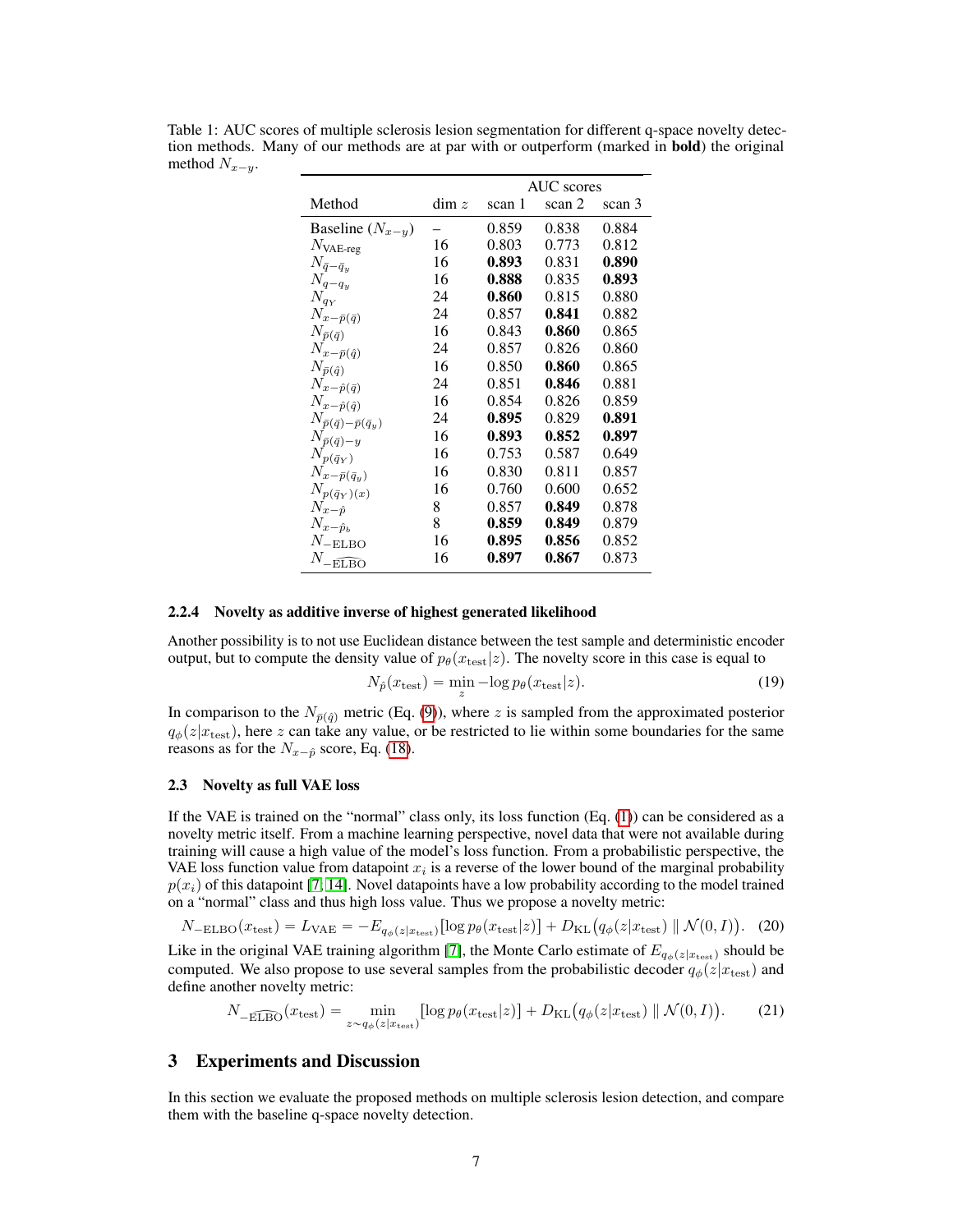<span id="page-7-0"></span>

Figure 2: Feasibility of q-space novelty detection for multiple sclerosis lesion segmentation. Top row: manual lesion segmentation; novelty scores using the baseline method  $N_{x-y}$  and two VAE latent space distance-based novelty detection methods  $N_{\bar{q}-\bar{q}_y}$  and  $N_{q-q_y}$ . Bottom row: ROC for one scan measuring coincidence of novelty detection with human-marked labels: proposed methods outperform the baseline; normalized histogram of the novelty score for lesion and non-lesion voxels for the methods above: many lesion voxels have considerably higher novelty scores than healthy voxels. In other words, disease-related microstructural tissue changes are detected in a data-driven way, without any prior knowledge about them.

We used the following data: As the the "normal" data to train the model on, we used 26 diffusion MRI scans of healthy volunteers. Each scan has six  $b = 0$  images and 40 uniformly distributed diffusion directions  $(b_{\text{max}} = 1200 \text{s/mm}^2,$  SE-EPI, voxel size  $1.8 \text{mm} \times 1.8 \text{mm} \times 2.4 \text{mm}$ , matrix  $128 \times 128$ , 57 slices,  $T_E = 94.5$ ms,  $T_R = 16$ s, distortion-corrected with elastix [\[8\]](#page-8-11) and upsampled to  $256 \times 256 \times 172$ ). Using machine learning nomenclature, we refer to these 46 volumes (six b " 0 and 40 diffusion-weighted volumes) as *channels* or *voxel-wise features*. Test data consisted of three multiple sclerosis patients diffusion MRI scans with the same scan parameters as for healthy volunteers. To validate the results of proposed methods we used multiple sclerosis lesion labels created by human raters using additional structural  $T_2$ -weighted scans. As a performance metric for segmentation, we selected the AUC score. We compared the performance of proposed novelty detection algorithms with the distance-based q-space novelty detection algorithm [\[4;](#page-8-0) [5\]](#page-8-1) (described in Section [1.2\)](#page-1-0).

As a normalization to avoid potential discrepancies in image intensity across scans, each scan was divided by its mean intensity. In addition, to prevent some channels dominating over others, feature scaling was performed, i.e. each channel was divided by the channel-wise mean taken across all scans. Each voxel in the diffusion MRI scan was considered as a separate data sample. Thus the local neighborhood information was ignored and only q-space measurements were used to perform "voxel-to-voxel" inference. Trained in this way, the VAE is able to produce the latent-space and the original feature space distributions of the input data sample. We used a symmetric architecture, where the encoder and the decoder have the same number of hidden layers and the same number of units in each layer. We split the normal dataset into a training and validation set, and used early stopping to prevent overfitting.

Table [1](#page-6-0) shows AUC scores of the best-performing methods. For each of the novelty metrics described in Section [2](#page-2-1) we performed a hyperparameter search varying the dimensionality of the latent space and the number of hidden layers to find the model that achieves the highest AUC score. The models with three hidden layers in both the encoder and the decoder perform better than others, so the only architecture difference between the VAEs presented in the Table [1](#page-6-0) is in the dimensionality of the latent space.

The results show that the Euclidean-distance-based method applied to the latent space ( $N_{q-q_y}$  and  $N_{\bar{q}-\bar{q}_y}$ ) can outperform the same method applied to the original data ( $N_{x-y}$ ; see also Figure [2\)](#page-7-0),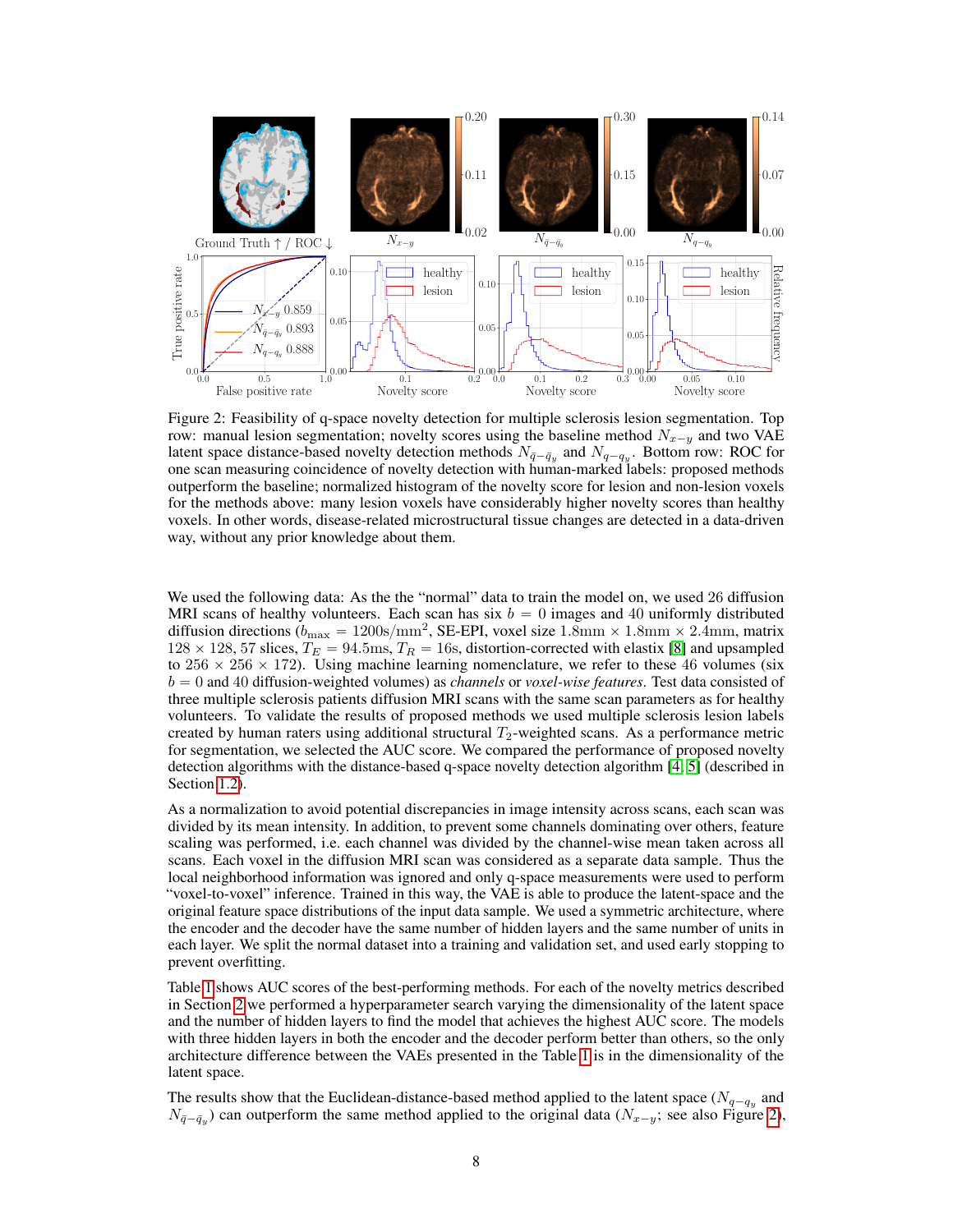despite the fact that the model was not trained on abnormal data. This happens on one hand due to the fact that the VAE has a regularizer that keeps the latent representation of the normal data tightly clustered around the unit Gaussian, but at the same time, abnormal data that was not used during training can be mapped in a completely different region of the latent space (which is confirmed by the fact that  $N_{\text{VAE-reg}}$  also produces meaningful novelty scores); and on the other hand due to the fact that the trained VAE simply happens to map abnormal data to slightly different latent-space regions.

Reconstruction-based methods also perform well, since the reconstruction of abnormal data (of which the model has not seen any during training) can be very imprecise. However, in order to be able to reconstruct the normal data, a VAE should have a sufficient number of latent dimensions to avoid significant information loss. The results of the methods  $N_{x-\hat{p}}$  and  $N_{x-\hat{p}}$ , show the generative ability of the VAE. High AUC scores prove that the model is able to generate only the normal data it used during training. However, to achieve this ability, the bottleneck of the VAE (in contrast to reconstruction-based methods) should be narrow enough, otherwise the model may also be able to generate some "random" data that may be very close to the abnormal data in the original feature space. Finally, the VAE loss itself as the inverse of the lower bound of the likelihood of the data sample is a good novelty metric: abnormal data (none of which were used during training) will have low likelihood according to the model and thus high novelty score.

# 4 Conclusions

In this work, we presented a set of novelty detection algorithms that utilize the ability of variational autoencoders to reveal the internal structure of the normal class data. We found that high novelty scores produced by our methods coincide with multiple sclerosis lesions in diffusion MRI data, and many of our methods outperform the baseline q-space novelty detection method. However, the proposed methods are also applicable to other novelty detection problems, since they do not rely on any diffusion-MRI-specific properties.

## Acknowledgments

This work was supported by the ERC Consolidator Grant "3DReloaded".

## References

- <span id="page-8-4"></span>[1] J. An and S. Cho. *Variational Autoencoder based Anomaly Detection using Reconstruction Probability.* Technical Report. SNU Data Mining Center, 2015.
- <span id="page-8-3"></span>[2] I.J. Goodfellow et al. *Generative Adversarial Nets* NIPS, 2014.
- <span id="page-8-7"></span>[3] V. Golkov et al. *q-Space Deep Learning: Twelve-fold Shorter and Model-Free Diffusion MRI Scans.* IEEE Trans Med Imag, 35(5):1344-1351, 2016.
- <span id="page-8-0"></span>[4] V. Golkov et al. *Model-Free Novelty-Based Diffusion MRI.* ISBI 1233-1236, 2016.
- <span id="page-8-1"></span>[5] V. Golkov et al. *q-Space Novelty Detection in Short Diffusion MRI Scans of Multiple Sclerosis.* ISMRM 5378, 2018.
- <span id="page-8-8"></span>[6] V. Golkov et al. *q-Space Deep Learning for Alzheimer's Disease Diagnosis: Global Prediction and Weakly-Supervised Localization.* ISMRM 1580, 2018.
- <span id="page-8-9"></span>[7] D.P. Kingma and M. Welling. *Auto-Encoding Variational Bayes.* ICLR, 2014.
- <span id="page-8-11"></span>[8] S. Klein et al. *elastix: A Toolbox for Intensity-based Medical Image Registration.* IEEE Trans Med Imag. 29(1):196–205, 2010.
- <span id="page-8-6"></span>[9] M. Kliger and S. Fleishman. *Novelty Detection with GAN.* [arXiv:1802.10560,](http://arxiv.org/abs/1802.10560) 2018.
- <span id="page-8-5"></span>[10] V. Leveau and A. Joly. *Adversarial Autoencoders for Novelty Detection.* Research Report. Inria - Sophia Antipolis, 2017.
- <span id="page-8-2"></span>[11] A. Makhzani et al. *Adversarial Autoencoders.* ICLR, 2016
- <span id="page-8-10"></span>[12] J. Nocedal. *Updating Quasi-Newton Matrices with Limited Storage.* Mathematics of computation 35(151):773–782, 1980.